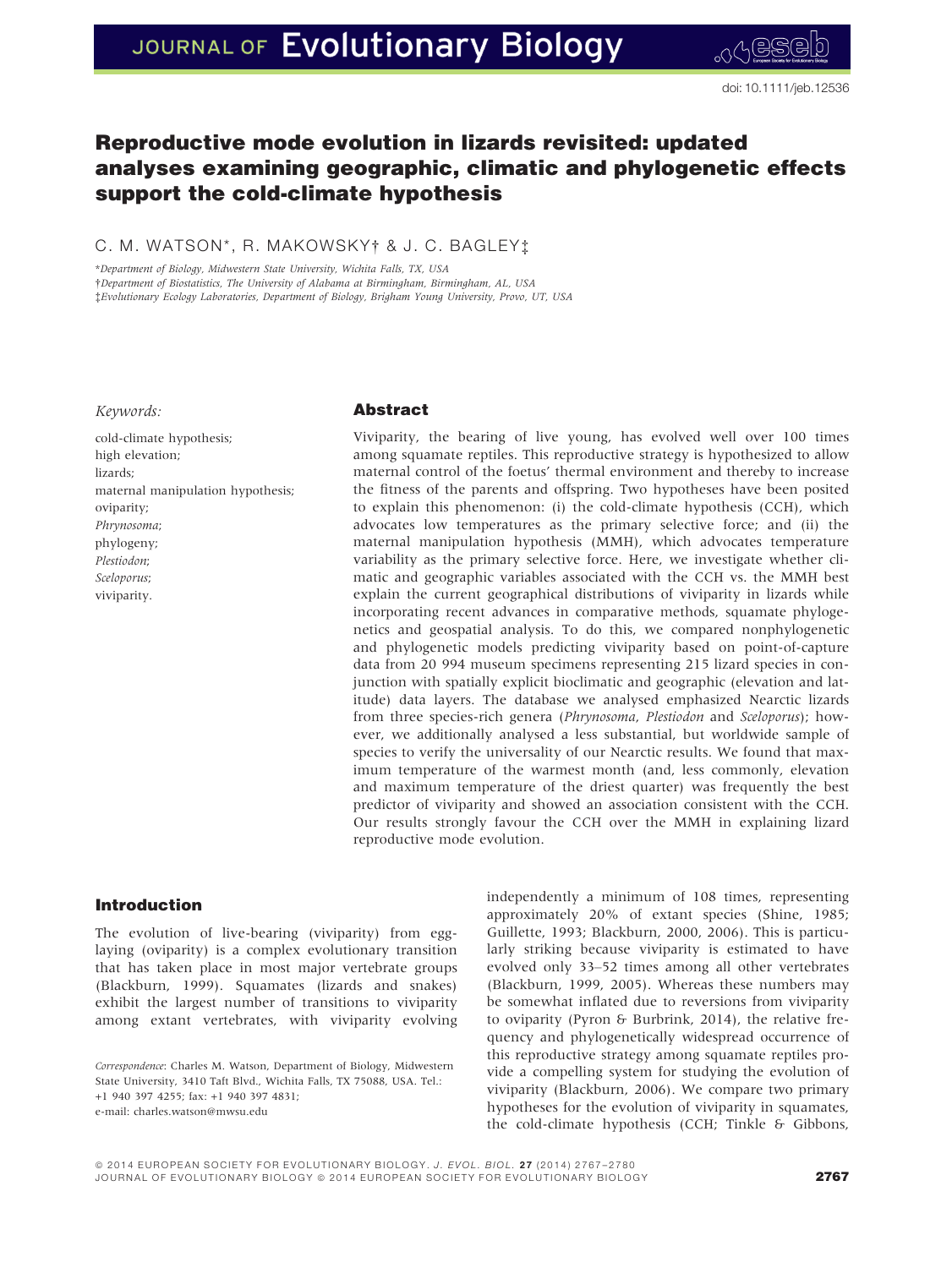1977; Shine, 1985) and the maternal manipulation hypothesis (MMH; Shine, 1995, 2004).

The CCH asserts that viviparity arose in squamates as a response to low temperatures because gravid females are able to behaviourally maintain warmer temperatures that are more conducive to embryonic development (Shine, 1985). Andrews (2000) later postulated that this transition is likely preceded by the shift to shallower nests by the female to take advantage of elevated surface temperatures and that the selective force behind the transition to viviparity is the increased mortality associated with predation of shallower nests and the accelerated embryonic development within the female, as opposed to in the nest. In contrast, the MMH (Shine, 1995, 2004) states that the more constant temperature provided in vivo, and not necessarily warmer temperatures, confers an adaptive advantage and the CCH can be viewed as a special case of the broader MMH. The MMH therefore predicts a higher probability of viviparity in locations where there is a high degree of variation in temperatures. Previous empirical studies reportedly support both the CCH and the MMH. For example, the CCH is supported by documented differences in maternal behaviour and deleterious effects on hatch rate, morphology and physiology at colder temperatures (Mathies & Andrews, 1995; Qualls & Andrews, 1999; Shine, 2004). By contrast, the MMH is supported by evidence of changes in thermoregulation of gravid females given experimental variation in laboratory conditions (Webb et al., 2006; Li et al., 2009; Gao et al., 2010). However, the existence of oviparous species at high latitudes and tropical viviparous species (Tinkle & Gibbons, 1977; Hodges, 2004) as well as differences in thermoregulatory behaviour between viviparous and oviparous species or gravid/nongravid viviparous females is at odds with both of these hypotheses (Blackburn, 2000). Recently, updated distributional assessments using larger, more representative data sets and modern quantitative techniques lend support to the CCH (Lambert & Wiens, 2013; Pyron & Burbrink, 2014), although neither study explicitly compares competing hypotheses against one another.

In this study, we compare the CCH and MMH using phylogenetic comparative methods and GIS data. Our study provides the first large-scale quantitative comparison of predominant hypotheses that incorporates geographic and climatic variables to test for relationships among these predictors and reproductive mode in lizards, while also statistically testing and accounting for the effects of phylogeny. By considering only reproductively bimodal genera, we assume that we are more likely to consider those ecological parameters that select for the evolution of viviparity rather than those that may be favourable for its maintenance (Shine & Bull, 1979). We interpret an inverse relationship between temperature and viviparity and a direct, positive

relationship between both latitude and elevation with viviparity as support for the CCH. In contrast, we interpret a direct, positive relationship between variation in environmental variables and viviparity as support for the MMH. Our results generally support the CCH over the MMH, and we propose that factors correlated with higher elevations may selectively favour extended egg retention and ultimately viviparity in lizards.

# Materials and methods

#### Taxonomic sampling

We examined eight lizard families containing 13 genera for which we obtained locality data for 20 994 of these lizards from museum databases (see Fig. 1, Supporting Information). Table 1 provides a summary of species sampling ( $n = 215$ ) and patterns of oviparity and viviparity within the lizard families and genera included in our study. We excluded genera that contained many species with unknown reproductive modes (i.e. Diploglossus) as well as three reproductively bimodal species (Lerista bougainvillii, Saiphos equalis and Zootoca vivipara; Smith et al., 2001). Three qualifying Nearctic genera, Phrynosoma, Plestiodon (formerly Eumeces) and Sceloporus, are well represented in museum collections. These three genera comprise the majority of our data set (19 879 specimens) and are thus the focus of most of our analyses, whereas the remaining worldwide data set serves to validate the generality of our Nearctic findings. Phrynosoma and Sceloporus are both members of the family Phrynosomatidae, and the Plestiodon is a member of the family Scincidae (Brandley et al., 2010; Wiens et al., 2010). Viviparity is thought to have arisen at least four times within Sceloporus (Mendez de la Cruz et al., 1998); at least twice within Phrynosoma (Hodges, 2004); and at least twice within North American Plestiodon (Blackburn, 2000). All three of these genera occur from sea level to elevations of over 3000 m across a range extending from just south of Mexico northward to Canada (Smith, 1946; Campbell, 1998; Conant & Collins, 1998; Sherbrook, 2003; Stebbins, 2003). Therefore, these widespread genera not only present multiple transitions from oviparity to viviparity, but also provide large sample sizes along both latitudinal and elevation gradients.

We focused on the paraphyletic group of reptiles generally known as lizards ('Lacertilia'), purposefully excluding snakes (Serpentes) and worm lizards (Amphisbaenia). Whereas this renders our analysis incomplete at a phylogenetic level, these three groups exhibit a suite of derived ecological, morphological, physiological and behavioural characteristics (Pough et al., 2003) that justify separate consideration (Meiri, 2008). Furthermore, viviparity in snakes tends to be phylogenetically distributed in widespread genera that are reproductively unimodal, such as Boa, Thamnophis and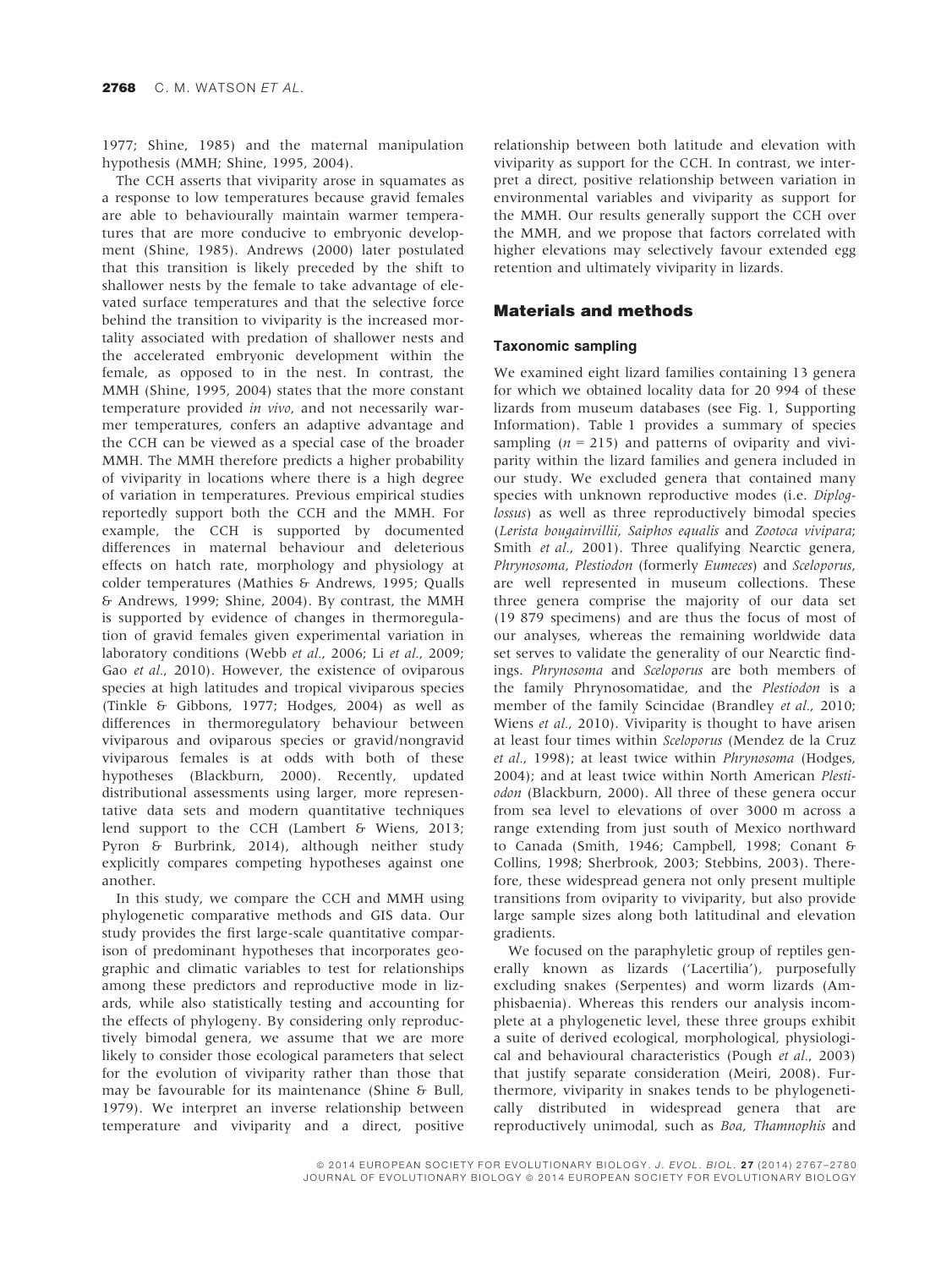

Fig. 1 The distribution of viviparous and oviparous lizard specimens overlaid on the maximum temperature of the warmest month layer (°C).

numerous genera within the family Viperidae (Greene, 1997). Whereas we recognize that the taxonomic construct is a subjective delineation, it functionally represents radiations or lineages of very closely related species and therefore serves as a convenient selection criterion for our data set.

Reproductively bimodal genera allow us to model the effects of each climatic and geographic variable within groups that share a more recent common oviparous ancestor. Based upon the theoretical framework of niche conservatism (Peterson et al., 1999; Wiens & Graham, 2005), we assume that the climatic conditions in which viviparity arose in these relatively young, closely related congeners are more similar to current conditions experienced by these species than if we had broadened our criteria to families or even sister genera that share a more ancient common ancestor and are more likely to have evolved under very different historical climatic conditions. Whereas we cannot rule out secondary dispersal in the evolutionary history of the species included in this study as a potential factor influencing species ranges, we assume that it is less likely among species that share more recent common ancestors.

#### Climatic and geographical data

Specimens lacking GPS locality information were georeferenced using museum-based locality descriptions. Using DIVA-GIS 7.1.7.2 (http://www.diva-gis.org), we extracted climate and elevation data for each point locality from 19 bioclimatic data coverages (Table S1) downloaded from WorldClim (http://www.worldclim. org; Hijmans et al., 2005). Variables were natural logtransformed where appropriate to normalize any skewed distributions (Table S1). Temperature variables were divided into two subcategories: those that describe discrete temperatures (annual mean temperature, maximum temperature of warmest month, minimum temperature of coldest month, and mean temperatures of warmest, coldest, wettest, and driest quarters); and those that describe temperature variability (mean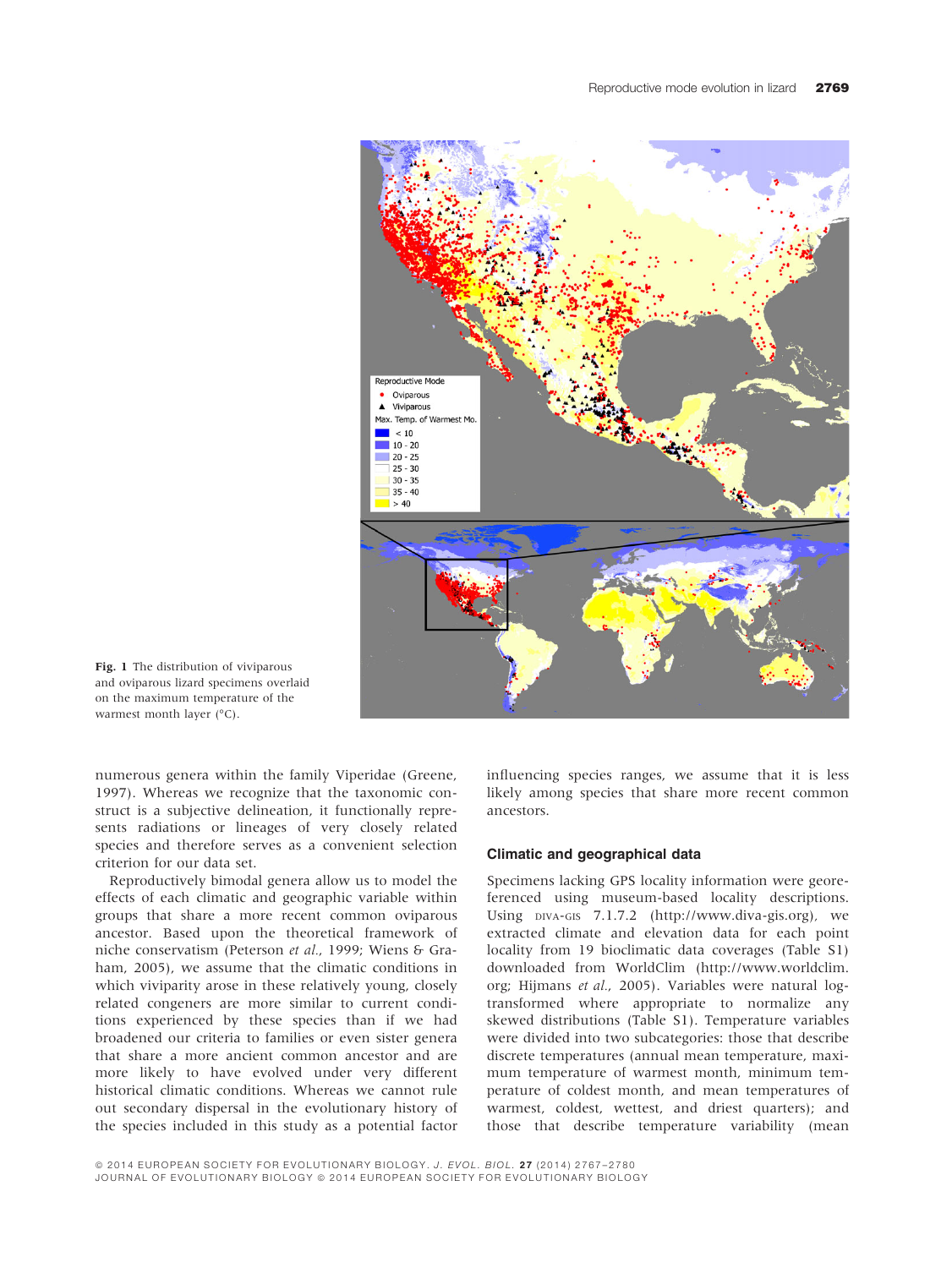|                 | Genus          | Nonphylogenetic analysis ( $n = 215$ ) |            | Phylogenetic analysis ( $n = 183$ ) |            |  |
|-----------------|----------------|----------------------------------------|------------|-------------------------------------|------------|--|
| Family          |                | Oviparous                              | Viviparous | Oviparous                           | Viviparous |  |
| Agamidae        | Phrynocephalus | 13                                     |            | 9                                   |            |  |
| Chamaeleonidae  | Chamaeleo      | 12                                     |            | 12                                  |            |  |
| Corytophanidae  | Corytophanes   |                                        |            |                                     |            |  |
| Diplodactylidae | Rhacodactylus  | 3                                      |            | З                                   |            |  |
| Lacertidae      | Eremias        | 8                                      | ∩          | 5                                   |            |  |
| Liolaemidae     | Liolaemus      | 10                                     | 12         | g                                   |            |  |
| Phrynosomatidae | Phrynosoma     |                                        | 6          |                                     | 6          |  |
|                 | Sceloporus     | 37                                     | 24         | 37                                  | 21         |  |
| Scincidae       | Leiolopisma    |                                        |            |                                     | C          |  |
|                 | Lepidothyris   |                                        |            |                                     |            |  |
|                 | Lerista        | 20                                     |            | 20                                  |            |  |
|                 | Lobulia        |                                        |            |                                     |            |  |
|                 | Lygosoma       |                                        |            | 2                                   |            |  |
|                 | Plestiodon     | 16                                     | Բ          | 16                                  |            |  |
|                 | Prasinohaema   | 2                                      |            |                                     |            |  |
|                 | Scincella      | 5                                      |            |                                     |            |  |
|                 | Tribolonotus   | 5                                      |            |                                     |            |  |
| Total species   |                | 145                                    | 70         | 128                                 | 55         |  |

| Table 1 Summary of species included in the present analyses. |  |  |  |
|--------------------------------------------------------------|--|--|--|
|                                                              |  |  |  |

diurnal range, temperature annual range, temperature seasonality and isothermality). We also analysed several WorldClim precipitation variables as these could be as important as temperature in terms of providing a suitable environment for developing eggs. Higher values for each of the discrete temperature variables are predicted to be negatively associated with the incidence of viviparity under the CCH, especially temperatures during the warmer months when lizard eggs are developing. Additionally, higher values for those variables related to temperature variability are predicted to be positively associated with the incidence of viviparity under the MMH.

#### Conventional statistical analyses

As noted by other authors (e.g. Felsenstein, 1985; Perry & Garland, 2002; Blomberg et al., 2003), conventional statistical approaches are nonphylogenetic, effectively assuming taxa are related by a 'star phylogeny' with all species being equally related. Whereas results can be similar between such traditional methods and phylogenetic comparative methods, it is important to compare findings from both approaches (Garland & Ives, 2000; Garland et al., 2005). For our first set of analyses, we therefore used nonphylogenetic methods. After removing redundant samples (specimens of the same species from the same locality), we conducted logistic regressions predicting the probability of viviparity with each climatic variable, latitude or elevation. Analyses were conducted using generalized linear models (GLMs; with family = 'binomial' using the 'glm' function) in  $R$ 

(http://www.cran.r-project.org). We then compared predictor variables using Akaike information criterion (AIC) scores (Burnham & Anderson, 2002) from the regressions. The model with the smallest AIC score was the 'best fit' model. We analysed our large Nearctic data set at four separate grouping levels, including each of three genera (Plestiodon, Phrynosoma and Sceloporus) and all Nearctic taxa combined. We divided the remaining specimens by geographical region into Neotropical and Old World groups. This resulted in taxonomic/phylogenetic distinctions as a by-product; for example, South American Liolaemus and Mexican-Central American Corytophanidae in the Neotropical group form a lineage that is phylogenetically distinct from the Nearctic species, even though those also occur in the New World (Western Hemisphere). The smallest AIC score was subtracted from all scores within each group, producing a  $\triangle$ AIC value associated with each model.  $\triangle$ AIC can be viewed as the number of information units lost between the 'best' relative model and each alternative model.

### Phylogeny

Recent estimates of squamate phylogeny provide comprehensive hypotheses of relationships among squamate families based on multilocus molecular phylogenetic analyses and morphological data from an efficient subsampling of squamate diversity (e.g. Townsend et al., 2011; summarized in Sites et al., 2011). Despite this, large-scale phylogenetic comparative studies have been somewhat limited as no phylogeny resolves relationships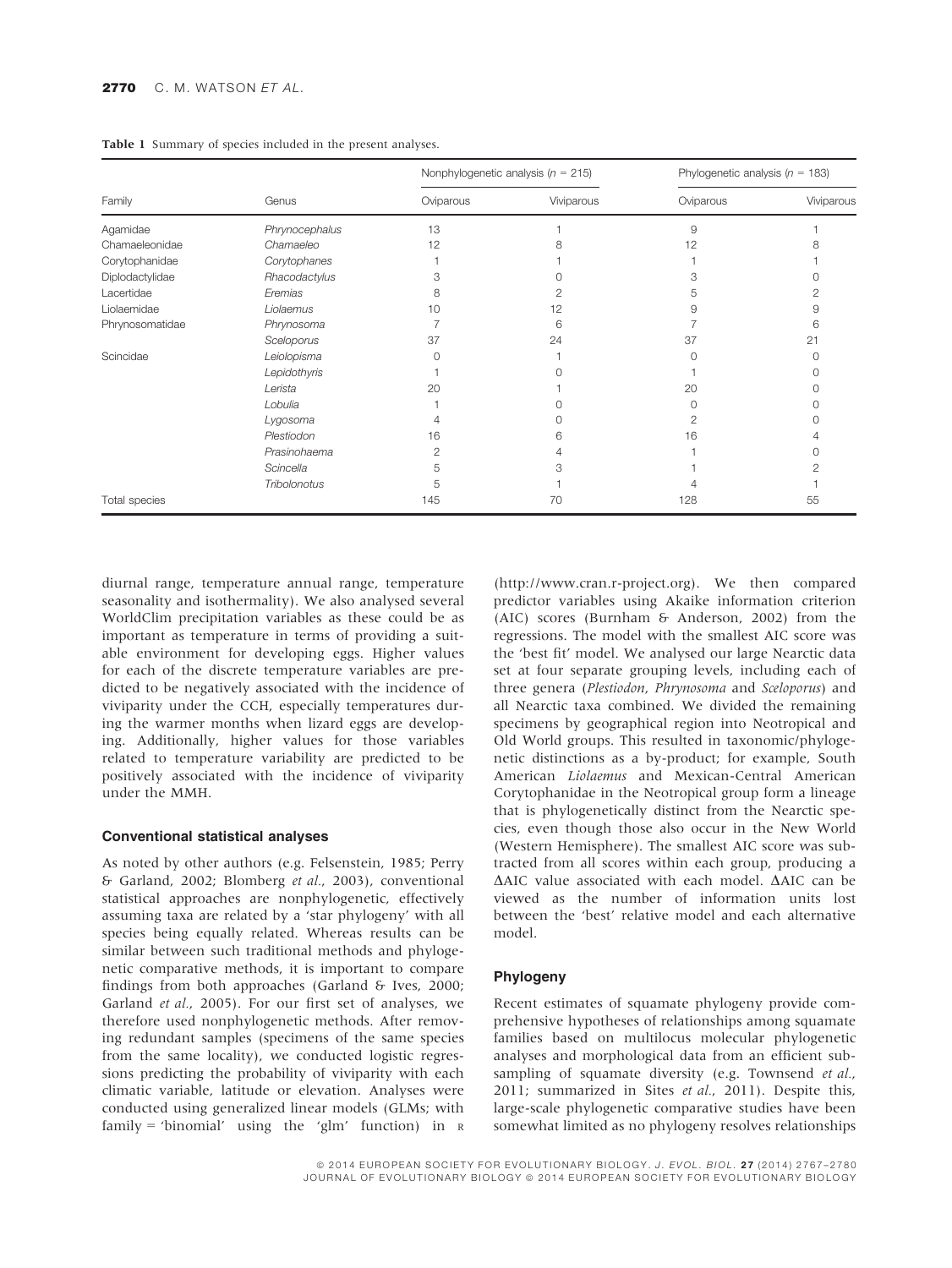among all species. However, in a recent study, Pyron et al. (2013) compiled all available molecular data on the group and inferred a new, supermatrix phylogeny of 4161 squamate species – nearly 50% of the > 9400 squamate species described to date. Pyron et al.'s (2013) molecular hypothesis of higher level squamate relationships represents an important advance providing maximum-likelihood (ML) nodal support values and branch lengths, as well as a basis for revised squamate classification (e.g. of subfamilies). We generated a starting tree for our analyses by pruning the final ML phylogeny from Pyron et al. (2013) to a subset matching our study species  $(n = 183 \text{ taxa}; \text{Fig. 2}).$  The following phylogenetic analyses used species means for each variable. To ensure data quality, we removed redundant samples prior to calculating each species mean.

#### Phylogenetic comparative methods

We conducted phylogenetic statistical analyses to account for patterns of evolutionary relatedness among squamate lizards (Fig. 2). Analyses were conducted in the R environment using packages APE (Paradis et al., 2004), PHYLOLM (Ho & Ane, 2014a,b) and CAPER (Orme, 2012). Our starter phylogeny contained branch lengths in units of substitutions/site reflecting levels of expected variance proportional to mutation rates. Thus, we avoided using entirely arbitrary branch lengths, as is customary in phylogenetic comparative studies when branch length data are not available a priori (e.g. Grafen, 1989; Garland et al., 1992, 2005; Garland & Ives, 2000). However, we conducted phylogenetic regressions and ancestral reconstructions of reproductive mode using an ultrametric version of our tree topology generated using penalized likelihood ('chronopl' function, APE package) while using Rhacodactylus (Diplodactylidae), the most basal clade in our starting tree, as the root (Pyron et al., 2013). The ultrametric tree has branch lengths proportional to time, thus assumes that the tips are contemporaneous species. Diagnostic tests, for example plots examining correlations between standardized independent contrasts (Felsenstein, 1985) and their standard deviations (Garland et al., 1992), revealed that mutation- and time-proportional branch lengths adequately standardized independent contrasts; thus, our starting phylogenies were appropriate for the following phylogenetic comparative analyses. We conducted our phylogenetic analyses at geographical and taxonomic scales identical to our nonphylogenetic analyses, using working phylogenies derived by pruning the starting phylogenies accordingly.

We tested for phylogenetic signal among the climatic and geographic variables by estimating Pagel's (1999)  $\lambda$ in APE. Pagel's  $\lambda$  is a branch length scaling parameter varying from 0, indicating no phylogenetic signal, to a maximum of 1, indicating a close fit to a model of trait evolution by Brownian motion (Pagel, 1999). We

inferred ML estimates of  $\lambda$  for each variable using the initial ML topology and the phylogenetic generalized least squares method (PGLS; Pagel, 1999; Garland & Ives, 2000), testing model significance with a t-test (1000 permutations). Likelihood ratio tests were used to evaluate the hypotheses that  $\lambda$  estimates significantly differed from  $\lambda = 0$  and  $\lambda = 1$ . Because viviparity is scored as a binary character, we measured phylogenetic signal strength in parity mode in CAPER using a statistic designed specifically for binary data, Fritz & Purvis's (2010)  $D$  test, and we assessed its significance using a z-test (1000 permutations).

Next, we conducted phylogenetic logistic regression analyses using a novel method recently developed by Ives & Garland (2010; hereafter, 'IG10' method). The IG10 method modifies a GLM framework for binomial distributions to incorporate a correlation matrix representing phylogenetic relatedness among taxa. It does this based on a model in which a binary trait evolves up a phylogenetic tree while switching between values of 0 and 1. Hence, this method is similar to phylogenetic applications of generalized estimating equations (GEEs; Paradis & Claude (2002)). However, the IG10 method improves upon previous phylogenetic logistic regressions (e.g. Pagel, 1994) and GEE models by: (i) accommodating continuous and discrete independent variables; (ii) giving a correlation structure that is correct for binary data; (iii) estimating  $\alpha$ , a parameter that governs the strength of phylogenetic signal in the dependent variable, that is the rate at which phylogenetic correlations among species are lost; and (iv) using a Firth-style penalized likelihood estimation to reduce the known bias of ML logistic regression estimates away from zero (discussed in Ives & Garland, 2010). We conducted IG10 model analyses using the 'phyloglm' subroutine of the PHYLOLM package and subsets of our ultrametric tree. For each grouping level in our analysis, we compared phylogenetic GLM results and determined the best fitting model using AIC model selection based on AIC and  $\triangle$ AIC scores within group/sample levels. Others have advocated considering phylogenetic tests significant at the  $0.05 \alpha$  level when analyses incorporated > 20 taxa, a sampling threshold shown to yield  $\geq$  0.8 power to detect phylogenetic signal in continuous traits (Blomberg et al., 2003). However, to account for potentially elevated Type II error rates (i.e. false negatives) due to lower power, we modified the significance level to  $\alpha$  = 0.10 for continuous variables for analyses of clades with  $\leq 20$  taxa (Nearctic, Phrynosoma and Plestiodon groups). Also, Ives & Garland (2010) show that phylogenetic signal is inherently more difficult to detect in binary traits due to low power stemming from lower information content of binary rather than continuous variables, as well as strong independent variable effects. Power to detect phylogenetic signal in residual variation of binary traits is also paradoxically lowered when phylogenetic signal of that trait is high (Ives &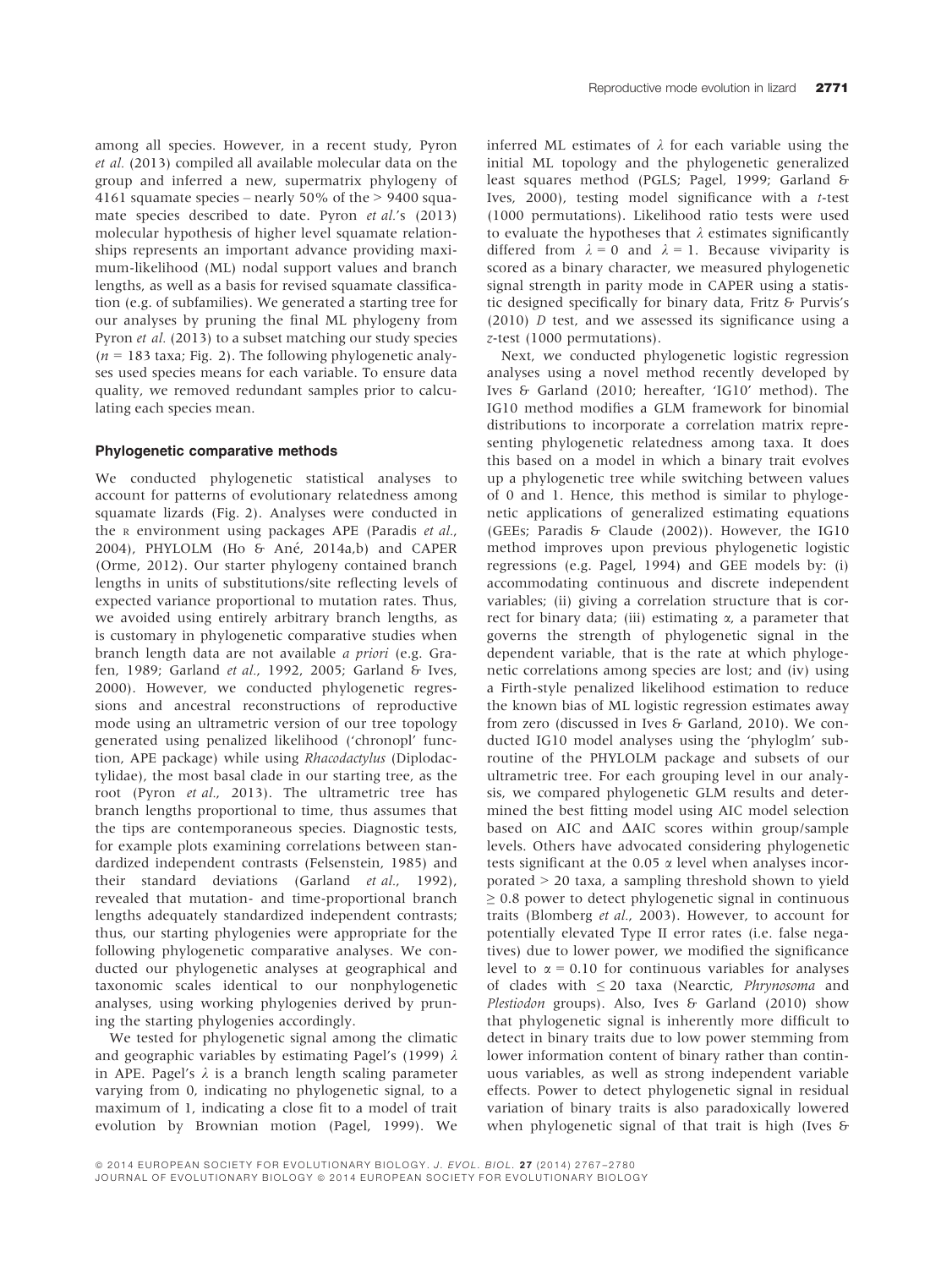

© 2014 EUROPEAN SOCIETY FOR EVOLUTIONARY BIOLOGY. J. EVOL. BIOL. 27 (2014) 2767-2780 JOURNAL OF EVOLUTIONARY BIOLOGY @ 2014 EUROPEAN SOCIETY FOR EVOLUTIONARY BIOLOGY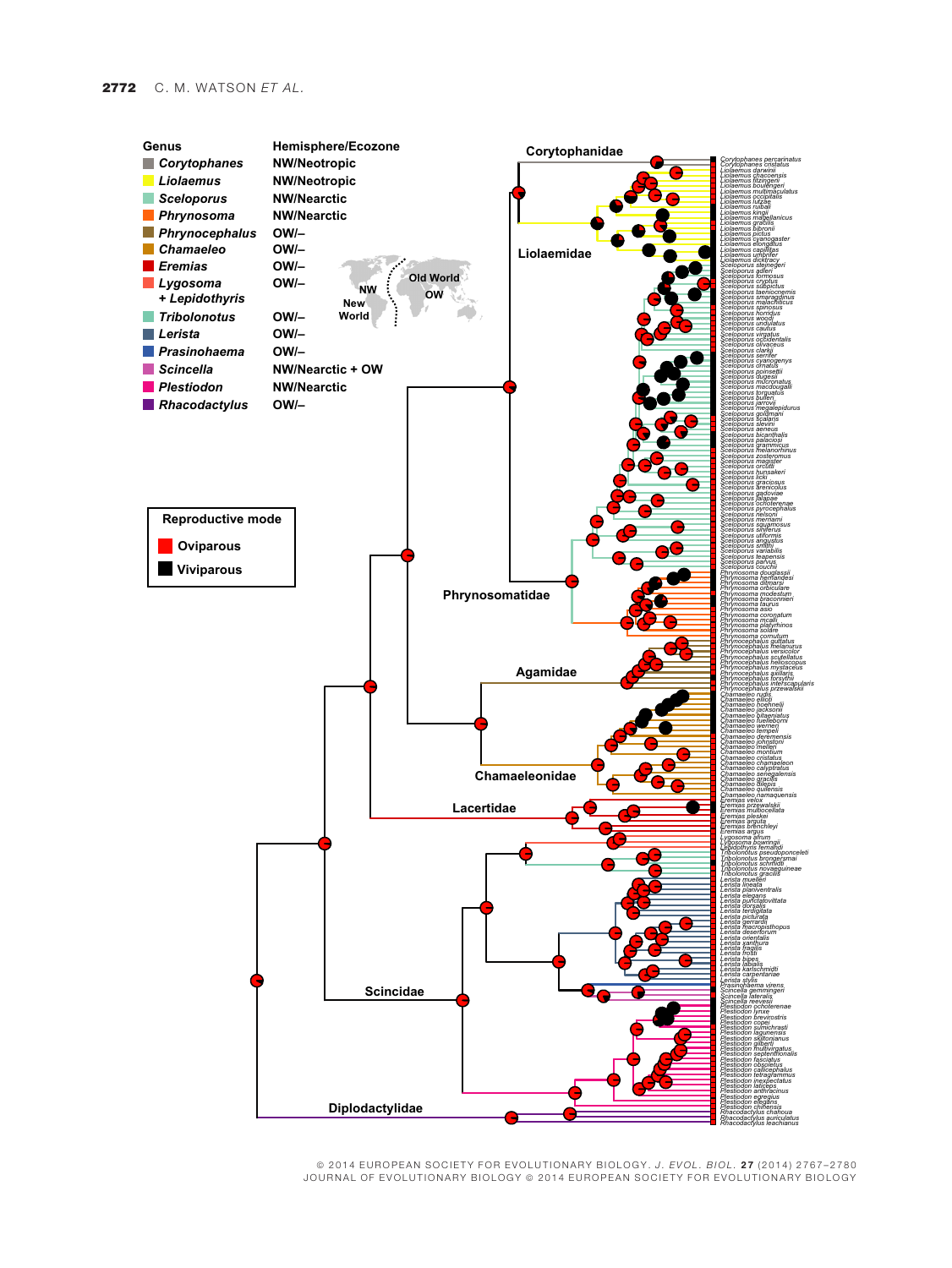Fig. 2 Hypothesized phylogenetic relationships among 183 species of lizards in this study based on maximum-likelihood (ML) analysis of seven nuclear loci and five mitochondrial genes (Pyron et al., 2013). ML ancestral character reconstructions of reproductive mode are shown along the tree, and tip boxes show observed reproduction mode of species. Reproductive mode probabilities on internal nodes were estimated using maximum likelihood under an equal-rates model. Branches are coloured by family, and legends at left summarize the taxonomic and geographical distributions of each taxon.

Garland, 2010). Therefore, we considered tests for phylogenetic signal in parity mode and phylogenetic logistic regressions significant at the  $0.10 \alpha$  level.

#### Ancestral state reconstruction

To reconstruct ancestral character states of reproductive mode in lizards, we performed stochastic character mapping in MESQUITE 2.75 (Maddison & Maddison, 2011). We also performed ML reconstructions in <sup>R</sup> using the 'ace', or ancestral character estimation, subroutine of the APE package, specifying equal rates of transition between the two character states (Felsenstein, 1985; Pagel, 1994; Schluter et al., 1997). The  $n = 183$  taxa data set and the ultrametric time tree were used for all ancestral state reconstruction analyses.

#### Results

#### Conventional statistical analyses

Consistent with the predictions of the CCH, absolute value of latitude and elevation produce the 'best' models (with the lowest  $\Delta AIC$  values) among our nonphylogenetic taxonomic/regional models (Table 2). Moreover, the absolute value of latitude and elevation usually show associations as predicted by the CCH (Table 2). Surprisingly, however, absolute value of latitude is negatively correlated with the probability of viviparity across five analyses, and annual mean temperature exhibits a positive association in the Sceloporus group (Fig. 2); these associations are opposite to CCH predictions. By contrast, temperature and precipitation variables perform very poorly when compared with latitude and elevation. The models involving MMH temperature variables as predictors also perform very poorly compared to the models incorporating latitude or elevation. Finally, precipitation-related variables exhibit inconsistent relationships across taxonomic groups. To test whether the two major Nearctic highelevation geographic features (the Sierra Madre to the South and Rocky Mountains to the North) exhibit similar trends, we further split the Nearctic data set into two parts: one low latitude group (< 31°N) and an upper latitude group  $(>31°N)$ . The results were the same as for the combined analysis (data not shown). When Pearson correlations are calculated for each climatic variable compared to elevation, we find that the

mean temperature of warmest quarter  $(-0.665)$ , annual mean temperature  $(-0.635)$ , maximum temperature of warmest month  $(-0.595)$ , minimum temperature of coldest month  $(-0.506)$  and mean temperature of driest quarter  $(-0.502)$  exhibit the strongest associations. Despite this, none of these variables independently approached the performance of the elevation model.

#### Phylogenetic comparative analyses

Using likelihood ratio tests, we discover statistically significant phylogenetic signal  $(\lambda > 0)$  for the majority of study variables within Sceloporus (54.5%), Nearctic taxa combined (81.8%), Neotropical taxa combined (72.7%), Old World taxa combined (90.9%) and all taxa combined (100%) (Tables 3 and S2). In contrast, only 18.2% of Plestiodon traits show significant phylogenetic structuring, and likelihood ratio test results are 63.6% equivocal among Phrynosoma traits (Table S2). Nonetheless, permutation tests of Fritz & Purvis' D reveal that lizard parity mode exhibits significant phylogenetic signal and D estimates < 0 at all group levels of our analysis, indicating greater phylogenetic conservatism of parity mode than expected under a Brownian motion model (Table 4). D tests also supported significant phylogenetic signal in parity mode at the level of our entire data set (Table S3). Consequently, the phylogenetic logistic regressions specified using IG10 GLMs are justified.

Similar to our nonphylogenetic analyses, our phylogenetic modelling results also strongly support the CCH over the MMH. However, AIC comparisons between the phylogenetic models indicate that the CCH-related variable maximum temperature of the warmest month (Fig. 1), and not the geographical variables, is the best predictor of parity mode (Table 5). Indeed, maximum temperature of the warmest month is the best predictor of viviparity based on model selection, or at least as good a predictor as other best fit models (i.e. indistinguishable from other perfectly predicting models; see below), in five of the six groups we analysed. The exception to this pattern occurred in the Old World lizards group, where the best predictor of viviparity was the mean temperature of the driest quarter (Table 5). Nevertheless, best fit models corresponded to CCHrelated variables and showed associations with viviparity consistent with CCH predictions. In Plestiodon, multiple variables are perfect separators of reproductive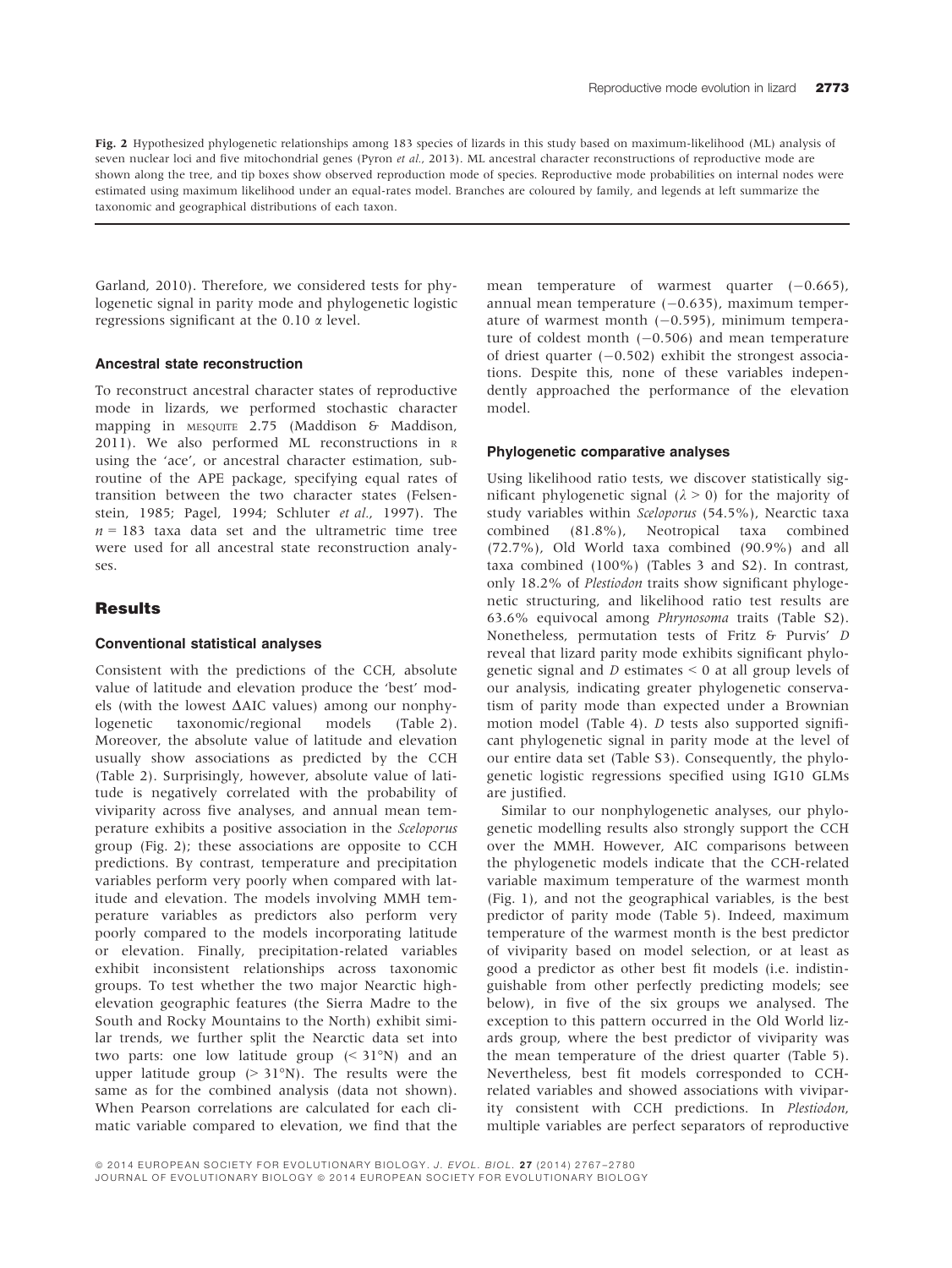**Table 2**  $\Delta$ AIC (AIC<sub>model(i)</sub> - AIC<sub>best model</sub>) comparisons of geographic and climatic variables for each taxonomic group, as used to construct our nonphylogenetic models. Lower DAIC scores indicate better models, and results for the 'best fit' models are presented in boldface. Signs given in parentheses are associated with logistic regression parameter estimates and signify whether an increase  $(+)$  or decrease  $(-)$ in the predictor variable was associated with an increase in the probability of viviparity.

|                                       | Nearctic   |            |            |            |                   |                  |
|---------------------------------------|------------|------------|------------|------------|-------------------|------------------|
| Variable                              | Plestiodon | Phrynosoma | Sceloporus | All        | Neotropics<br>All | Old World<br>All |
| Geography                             |            |            |            |            |                   |                  |
| Absolute value of latitude            | $0(-)$     | $326(-)$   | $0(-)$     | $16(-)$    | $57 (+)$          | $51(-)$          |
| Elevation                             | $169 (+)$  | $0 (+)$    | 412 $(+)$  | $0 (+)$    | $11 (+)$          | $0 (+)$          |
| Cold-climate hypothesis               |            |            |            |            |                   |                  |
| Annual mean temperature               | 480 $(-)$  | $131(-)$   | $1310 (+)$ | $1544 (-)$ | $3(-)$            | $63(-)$          |
| Max. temperature of warmest month     | $280(-)$   | $102 (-)$  | $749(-)$   | $634 (-)$  | $1(-)$            | $8(-)$           |
| Mean temperature of warmest quarter   | $312(-)$   | $81(-)$    | $989(-)$   | $882(-)$   | $0(-)$            | $10(-)$          |
| Mean temperature of wettest quarter   | $466 (+)$  | $327(-)$   | 1143 $(+)$ | $1402 (+)$ | $15(-)$           | $66(-)$          |
| Mean temperature of driest quarter    | 450 $(-)$  | $246(-)$   | 1139 $(-)$ | $1272(-)$  | $8(-)$            | $63(-)$          |
| Mean temperature of coldest quarter   | $364 (+)$  | $188(-)$   | $1061 (+)$ | $1396 (+)$ | 11 $(-)$          | $68 (+)$         |
| Min. temperature of coldest month     | 415 $(+)$  | 181 $(-)$  | $1126 (+)$ | $1462 (+)$ | $8(-)$            | $68 (+)$         |
| Maternal manipulation hypothesis      |            |            |            |            |                   |                  |
| Mean diurnal range                    | 477 $(-)$  | $317 (+)$  | $1250(-)$  | $1525(-)$  | $28 (+)$          | $67(-)$          |
| Temperature annual range              | $239(-)$   | $326 (+)$  | $513(-)$   | $731(-)$   | $46 (+)$          | $59(-)$          |
| Temperature seasonality               | $37(-)$    | $326(-)$   | $237(-)$   | $354(-)$   | $59 (+)$          | $58(-)$          |
| Isothermality                         | $28 (+)$   | $321 (+)$  | $131 (+)$  | $157 (+)$  | $60 (+)$          | $46 (+)$         |
| Precipitation                         |            |            |            |            |                   |                  |
| In (precipitation of warmest quarter) | $323 (+)$  | $159 (+)$  | $90 (+)$   | $138 (+)$  | $50(-)$           | $51 (+)$         |
| In (precipitation of wettest month)   | $344 (+)$  | $263 (+)$  | $664 (+)$  | $897 (+)$  | $46(-)$           | $58 (+)$         |
| In (precipitation of wettest quarter) | $360 (+)$  | $266 (+)$  | $717 (+)$  | $956 (+)$  | $46(-)$           | $58 (+)$         |
| In (precipitation of coldest quarter) | $351(-)$   | $326 (+)$  | $1096(-)$  | $1214(-)$  | $26(-)$           | $66 (+)$         |
| In (precipitation of driest month)    | 448 $(+)$  | $225 (+)$  | $1017 (+)$ | $1222 (+)$ | $22(-)$           | $59 (+)$         |
| In (annual precipitation)             | $406 (+)$  | $259 (+)$  | $803 (+)$  | $1079 (+)$ | $39(-)$           | $58 (+)$         |
| In (precipitation of driest quarter)  | 456 $(+)$  | $227 (+)$  | $1055 (+)$ | $1268 (+)$ | $26(-)$           | $58 (+)$         |
| Precipitation seasonality             | 432 $(+)$  | $325(-)$   | 1144 $(+)$ | $1385 (+)$ | $33 (+)$          | $68(-)$          |
| Number of specimens                   | $n = 1431$ | $n = 1218$ | $n = 4054$ | $n = 6899$ | $n = 105$         | $n = 299$        |

AIC, akaike information criterion.

status, including two CCH-related temperature variables (maximum temperature of warmest month, mean temperature of warmest quarter) and elevation. Unfortunately, logistic regression cannot produce a likelihood score in such a situation, and it is therefore impossible to compare the remaining predictors in a  $\Delta$ AIC framework. Still, whereas we only report the  $\Delta AIC$  scores with respect to the best score that converged, it should be remembered that the perfect separators are clearly the best predictors. Thus, we consider each of the nonconverging models to represent indistinguishable best fit models for Plestiodon (Table 5), and all patterns in these models fit the predictions of the CCH, not the MMH.

#### Ancestral state reconstruction

To understand the evolutionary history of reproductive mode in lizards, we mapped the reproductive states of all lizards with phylogenetic information in our analysis, using phylogenetic relationships from a supermatrix phylogeny with ML branch lengths (Pyron et al., 2013) transformed into units of time using penalized likelihood. Ancestral reproductive mode was then reconstructed using stochastic character mapping, and ancestral reproductive mode probabilities were estimated using maximum likelihood. Results are similar for both stochastic and ML methods; thus, results are only presented for ML-estimated ancestral reproductive mode probabilities. In our phylogeny, the last common ancestor of all lizards was oviparous, and viviparity evolved separately approximately 15 times, including one origin of viviparity within Plestiodon; two origins within Scincella; single origin within Tribolonotus, Eremias, Chamaeleo and Phrynocephalus; two origins of viviparity within Phrynosoma (with one loss in P. modestum); four origins, with one subsequent loss  $(cryptus + subpictus$  clade), in *Sceloporus*; one origin followed by two losses in the Neotropical Liolaemus; and one origin within Corytophanidae (Fig. 2). Thus, some clades such as Sceloporus and Liolaemus exhibited much higher variation in reproductive mode than others such as Lerista, which showed no parity mode transitions.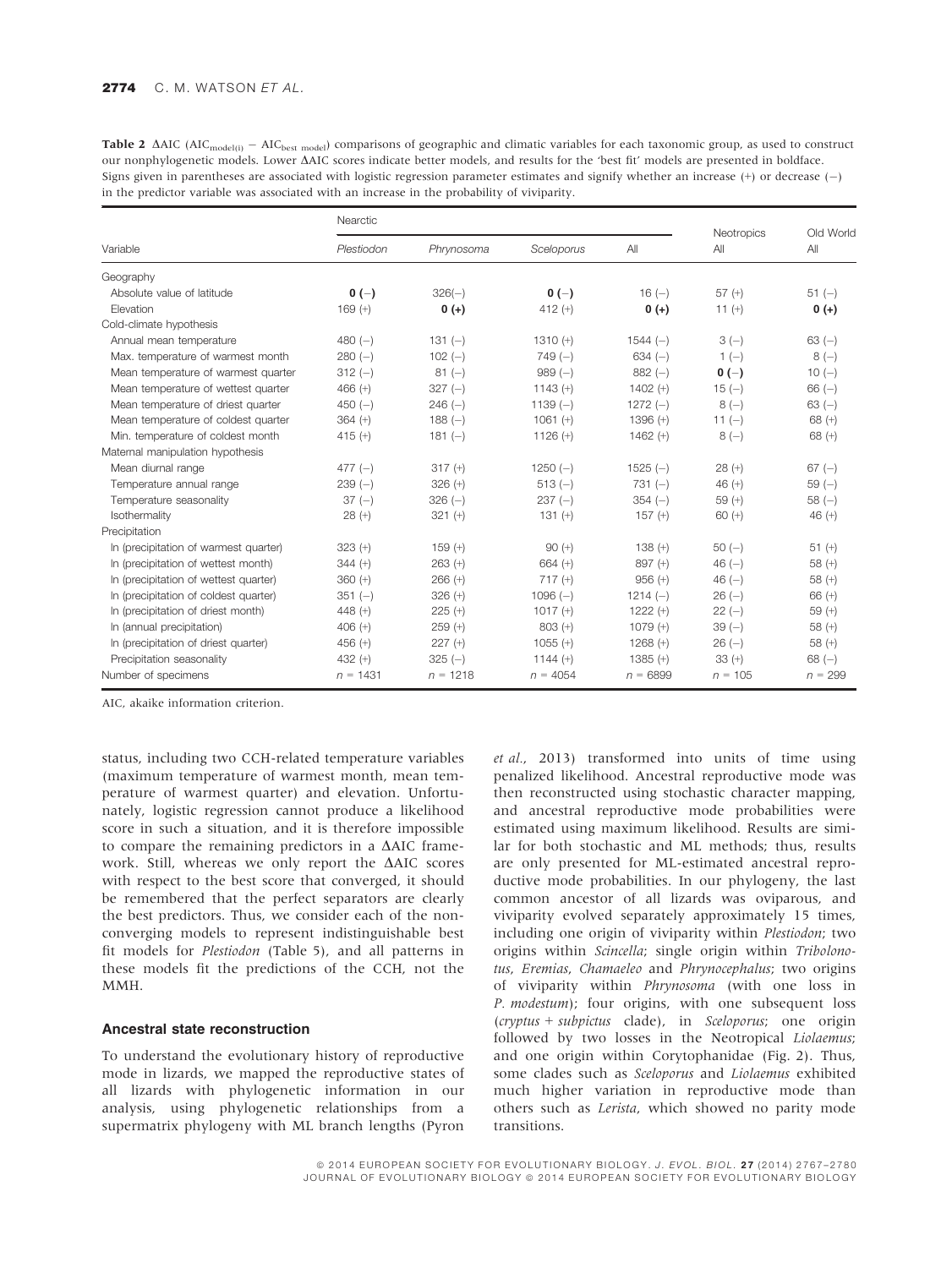Table 3 Results of tests for phylogenetic signal for geographic and environmental predictor variables across all 183 taxa in the phylogenetic comparative analysis. Results are based on analyses using the maximum-likelihood phylogeny of Pyron et al. (2013). The null hypothesis of no phylogenetic signal ( $\lambda = 0$ ) was rejected for each variable ( $P < 0.0001$ ; not shown).

| Variable                              | ML $\lambda$ (predictor var.) | λ 95% Cls    | $\lambda = 1$ (Brownian motion) |
|---------------------------------------|-------------------------------|--------------|---------------------------------|
| Geography                             |                               |              |                                 |
| Absolute value of latitude            | 0.996                         | 0.979, NA    | 0.533                           |
| <b>Elevation</b>                      | 0.933                         | 0.848, 0.971 | < 0.001                         |
| Cold-climate hypothesis               |                               |              |                                 |
| Annual mean temperature               | 0.899                         | 0.786, 0.955 | < 0.001                         |
| Max. temperature of warmest month     | 0.930                         | 0.841, 0.969 | < 0.001                         |
| Mean temperature of warmest quarter   | 0.914                         | 0.801, 0.963 | < 0.001                         |
| Mean temperature of wettest quarter   | 0.603                         | 0.186, 0.856 | < 0.001                         |
| Mean temperature of driest quarter    | 0.781                         | 0.573, 0.905 | < 0.001                         |
| Mean temperature of coldest quarter   | 0.948                         | 0.884, 0.979 | < 0.001                         |
| Min. temperature of coldest month     | 0.957                         | 0.901, 0.984 | < 0.001                         |
| Maternal manipulation hypothesis      |                               |              |                                 |
| Mean diurnal range                    | 0.943                         | 0.849, 0.984 | < 0.001                         |
| Temperature annual range              | 0.995                         | 0.978, NA    | 0.106                           |
| Temperature seasonality               | 0.995                         | 0.980, NA    | 0.088                           |
| Isothermality                         | 0.996                         | 0.984, 1.000 | 0.042                           |
| Precipitation                         |                               |              |                                 |
| In (precipitation of warmest quarter) | 0.960                         | 0.886, 0.987 | < 0.001                         |
| In (precipitation of wettest month)   | 0.970                         | 0.923, 0.990 | < 0.001                         |
| In (precipitation of wettest quarter) | 0.974                         | 0.932, 0.992 | < 0.001                         |
| In (precipitation of coldest quarter) | 0.895                         | 0.690, 0.964 | < 0.001                         |
| In (precipitation of driest month)    | 0.967                         | 0.916, 0.989 | < 0.001                         |
| In (annual precipitation)             | 0.975                         | 0.935, 0.992 | < 0.001                         |
| In (precipitation of driest quarter)  | 0.946                         | 0.867, 0.980 | < 0.001                         |
| Precipitation seasonality             | 0.959                         | 0.820, 0.995 | 0.009                           |
|                                       |                               |              |                                 |

CIs, confidence intervals; ML, maximum likelihood. Bold denotes statistical significance at  $\alpha = 0.05$ .

# **Discussion**

Many studies have documented transitions from oviparity to viviparity in squamates, or potential ecological factors associated with such transitions (e.g. Blackburn, 1982, 1999, 2006; Shine, 1985, 1995, 2004; Andrews, 2000; Webb et al., 2006; Gao et al., 2010; Lambert & Wiens, 2013; Pyron & Burbrink, 2014). Still, we know relatively little about the factors, including selective processes, that work singly or in concert to shape the evolution of squamate viviparity. Here, we test the two most popular hypotheses that make different predictions about the evolution of viviparity in squamates – the CCH (e.g. Shine, 1985) and the MMH (Shine, 1995, 2004). The CCH predicts that the distribution of viviparous lizard species should be associated with lower temperatures, and (by their natural correlation with temperature) also higher elevations and latitudes. By contrast, the MMH predicts higher instances of viviparity in environments with greater temperature variability, with the female serving to stabilize the temperature fluctuations in vivo. The results of our nonphylogenetic and phylogenetic analyses indicate that the present-day occurrence of viviparity in lizards is best explained by the CCH (Figs 1 and 2; Tables 2 and 5).

Our findings based on conventional statistical analyses generally support the CCH for the evolution of viviparity, while at the same time providing strong support against the MMH. Elevation performs very well as a predictor of viviparity for most groups, but the temperature variables overall did not, and latitude exhibits an opposite association than was predicted (except in Phrynosoma; Table 2). All MMH variables, as well as the precipitation variables, are relatively poor predictors across groups. Additionally, we do not observe any consistent and expected relationship between the MMH-related temperature variables or any precipitation variables, with the exception of isothermality (Table 1). In this case, an increase in isothermality, which is measured by taking the ratio of mean diurnal range and temperature annual range (Table S1), was associated with an increase in the predicted probability of viviparity.

As was the case with the conventional statistical analyses, our phylogenetic comparative analyses support the CCH over the MMH as the better explanation for the evolution of viviparity in lizards (Tables 5 and S4). However, these fundamentally different approaches yield notably different results (Tables 2 and 5). The principal difference between these two sets of results is that elevation and the absolute value of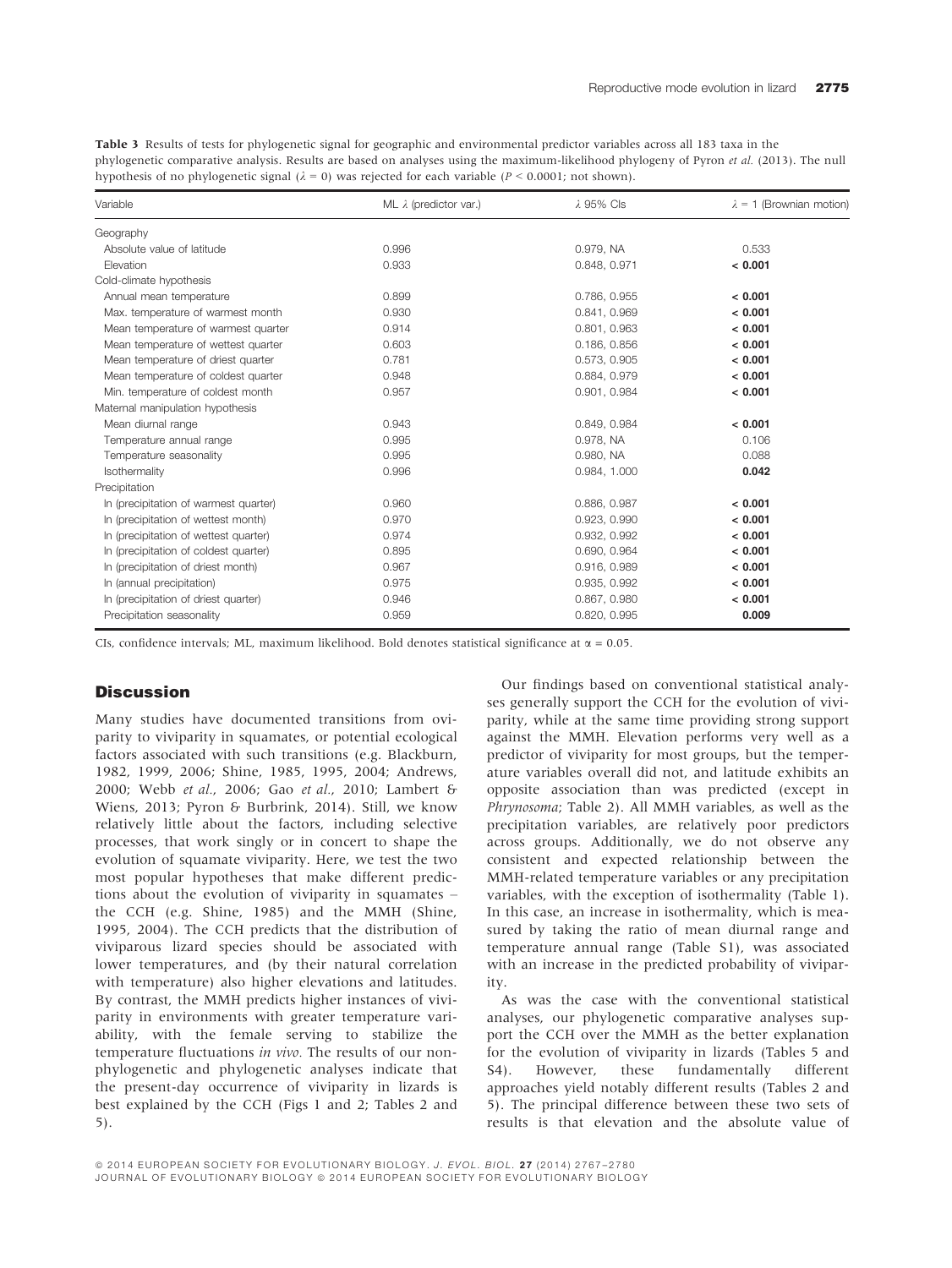|                                                                                                                                  | Nearctic          |                   |                   |                   |                          |                   |
|----------------------------------------------------------------------------------------------------------------------------------|-------------------|-------------------|-------------------|-------------------|--------------------------|-------------------|
|                                                                                                                                  | Plestiodon        | Phrynosoma        | Sceloporus        | All               | <b>Neotropics</b><br>All | Old World<br>All  |
| Fritz & Purvis' (2010) D<br>$P(D = 1)$ , probability of random<br>trait distribution across the<br>tree (no phylogenetic signal) | $-3.223$<br>0.000 | $-3.193$<br>0.005 | $-1.222$<br>0.000 | $-0.310$<br>0.000 | $-0.790$<br>0.001        | $-0.108$<br>0.000 |
| $P(D = 0)$ , probability of<br>Brownian structure, that is<br>phylogenetic signal                                                | 0.985             | 0.969             | 1.000             | 0.809             | 0.881                    | 0.610             |
| Number of species                                                                                                                | $n = 20$          | $n = 13$          | $n = 58$          | $n = 91$          | $n = 20$                 | $n = 72$          |

Table 4 Measures of phylogenetic signal strength for parity mode across all group levels in the analysis. Results are based on analyses using the maximum-likelihood phylogeny of Pyron et al. (2013). Negative  $D$  values indicate that patterns of viviparity in a group were more phylogenetically conserved (clumped) than expected under a Brownian motion model of random evolutionary change.

Bold denotes statistical significance at  $\alpha = 0.05$ .

latitude are the best predictors of viviparity in most of the conventional analyses, whereas maximum temperature of the warmest month is the best predictor in the majority of taxonomic/regional groups in our phylogenetic analyses. Here, we place our confidence in the phylogenetic model results for at least two reasons. First, in the light of evidence for significant phylogenetic signal in the dependent and independent variables

Table 5  $\Delta$ AIC scores (AIC<sub>model(i)</sub> - AIC<sub>best model</sub>) comparisons of geographic and climatic variables for each taxonomic group based on phylogenetic comparative analyses using the IG10 method. Lower AAIC scores are associated with better models, and 'best' models are shown in boldface. We inferred indistinguishable best fit models for *Plestiodon* in which estimates diverged, leading to no convergence but perfect prediction (PP) of parity mode. Signs given in parentheses are associated with logistic regression parameter estimates and signify whether an increase  $(+)$  or decrease  $(-)$  in the predictor variable was associated with an increase in the probability of viviparity.

|                                       | Nearctic   |            |            |            |                   |                  |
|---------------------------------------|------------|------------|------------|------------|-------------------|------------------|
| Variable                              | Plestiodon | Phrynosoma | Sceloporus | All        | Neotropics<br>All | Old World<br>All |
| Geography                             |            |            |            |            |                   |                  |
| Absolute value of latitude            | $3.5(-)$   | $8.0(-)$   | $6.2(-)$   | $21.5(-)$  | $6.3(+)$          | $3.4(-)$         |
| Elevation                             | $PP (+)$   | $0.1 (+)$  | 4.8 $(+)$  | $8.2(+)$   | $2.9(+)$          | $4.3(+)$         |
| Cold-climate hypothesis               |            |            |            |            |                   |                  |
| Annual mean temperature               | $7.1(-)$   | $6.5(-)$   | $6.2(-)$   | $20.4(-)$  | $3.9(-)$          | $3.0(-)$         |
| Max. temperature of warmest month     | $PP(-)$    | $0(-)$     | $0(-)$     | $0(-)$     | $0(-)$            | $5.4(-)$         |
| Mean temperature of warmest quarter   | $PP(-)$    | $0.1(-)$   | $5.5(-)$   | $8.1(-)$   | $1.6(-)$          | $6.3(-)$         |
| Mean temperature of wettest quarter   | $7.8(-)$   | $7.9(-)$   | $7.2(-)$   | $21.2(-)$  | $6.3(-)$          | $0.9(+)$         |
| Mean temperature of driest quarter    | $7.7(-)$   | $7.0(-)$   | $5.7(-)$   | $19.9(-)$  | $3.9(-)$          | $0(-)$           |
| Mean temperature of coldest quarter   | $8.0 (+)$  | $8.6(-)$   | $5.3(-)$   | $19.1(-)$  | $5.0(-)$          | $3.8(-)$         |
| Min. temperature of coldest month     | $7.6(-)$   | $8.5(-)$   | $5.2(+)$   | $18.6(-)$  | 4.9 $(-)$         | $3.3(-)$         |
| Maternal manipulation hypothesis      |            |            |            |            |                   |                  |
| Mean diurnal range                    | 11.8 $(-)$ | $8.2(-)$   | $6.9(-)$   | 16.6 $(+)$ | $6.5 (+)$         | $2.0(-)$         |
| Temperature annual range              | $6.0(-)$   | $7.0(-)$   | $6.5(-)$   | $16.9(-)$  | $6.3 (+)$         | $3.0(-)$         |
| Temperature seasonality               | $0.0(-)$   | $6.8(-)$   | $7.6(-)$   | 16.7 $(-)$ | $6.4(-)$          | 4.0 $(-)$        |
| Isothermality                         | $0.1 (+)$  | $7.0(+)$   | 4.8 $(+)$  | 16.6 $(+)$ | $5.7(+)$          | $3.0 (+)$        |
| Precipitation                         |            |            |            |            |                   |                  |
| In (precipitation of warmest quarter) | $8.3(+)$   | $7.3(+)$   | $5.8(+)$   | $20.2 (+)$ | $6.2(-)$          | $1.9(+)$         |
| In (precipitation of wettest month)   | $8.4 (+)$  | $5.9(+)$   | $8.8(+)$   | $20.9 (+)$ | $5.7(-)$          | $3.2 (+)$        |
| In (precipitation of wettest quarter) | $8.5(+)$   | $5.8(+)$   | $8.4(+)$   | $21.1 (+)$ | $6.7(-)$          | $2.7(+)$         |
| In (precipitation of coldest quarter) | $7.7(-)$   | $8.5(+)$   | $3.7(+)$   | $18.4(-)$  | $6.1(-)$          | $2.5(-)$         |
| In (precipitation of driest month)    | $7.7(-)$   | $6.0 (+)$  | $5.7(+)$   | 19.0 $(+)$ | $6.3(-)$          | $2.6(-)$         |
| In (annual precipitation)             | $8.7(+)$   | 4.9 $(+)$  | $8.4(+)$   | $21.2 (+)$ | $5.9(-)$          | $2.4 (+)$        |
| In (precipitation of driest quarter)  | $7.7(-)$   | $6.0 (+)$  | $5.8(+)$   | 19.3 $(+)$ | $6.4(-)$          | $2.6(-)$         |
| Precipitation seasonality             | $6.8(+)$   | $8.3(+)$   | $6.4(-)$   | $18.7 (+)$ | $7.3(+)$          | $2.3(+)$         |
| Number of species                     | $n = 20$   | $n = 13$   | $n = 58$   | $n = 91$   | $n = 20$          | $n = 72$         |

AIC, akaike information criterion.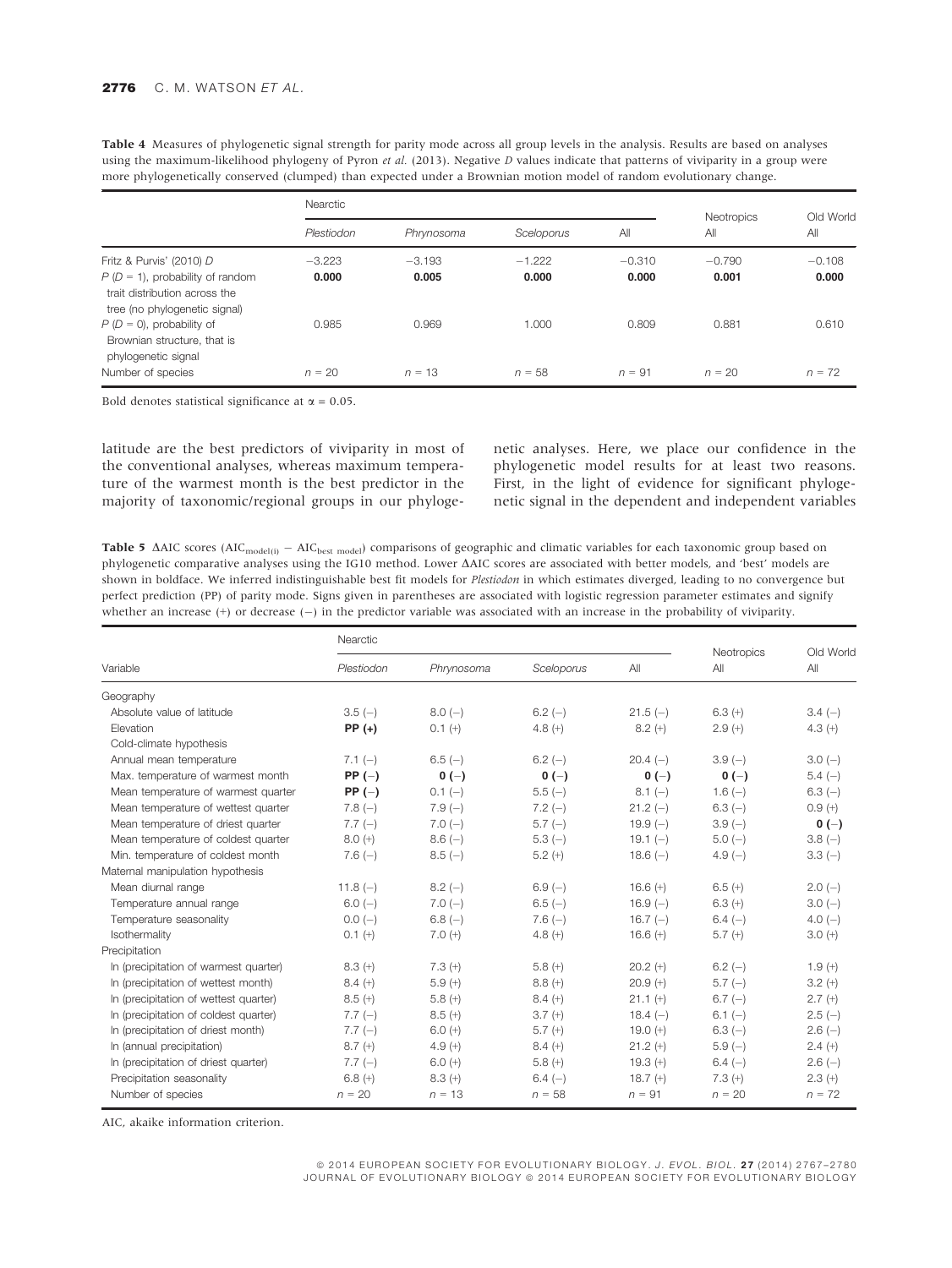across groups (Tables 3, 4 and S2), the assumption made by nonphylogenetic logistic regressions that species represent independent data points is not met. Thus, we expect that accounting for the phylogenetic signal in the data should produce more accurate statistical models (Garland et al., 2005; Ives & Garland, 2010). Second, we feel confident in our tests of phylogenetic signal based on Pagel's  $\lambda$  (with PGLS) and Fritz & Purvis' D, because these are recommended (Fritz & Purvis, 2010; Revell, 2010) over other methods such as that of Blomberg et al. (2003). Thus, whereas elevation remains a good predictor at least in Plestiodon, the 'newfound' superiority of maximum temperature of warmest month in the phylogenetic results is likely due to the accounting for phylogenetic information in the data in these models. By comparison, the conventional results are likely confounded by pseudoreplication caused by not factoring species relatedness into the models to differing degrees for each predictor variable.

Overall, the only subanalysis for which we find relatively weak evidence for the CCH over the MMH during the phylogenetic comparative analyses is in the Old World. In this case, although the best model was given by mean temperature of the driest quarter, mean diurnal range has an AIC score similar enough (within two information units) to conclude that both models were equally supported by the data. Given the relatively similar AIC scores across models in the Old World subanalysis (the largest  $\Delta AIC$  was 6.3), two conclusions seem appropriate. First, many of the variables we evaluated are equally important in driving the evolution of reproductive mode, or, second, the evolution of viviparity within the Old World taxa is primarily driven by factors not represented by the variables in our analysis.

Whereas it may be assumed that MMH variables were of some importance during the evolution of viviparity within the Old World taxa given their relatively low  $\Delta$ AIC scores, it is important to note that the estimated effect was negative for three of the four MMH variables, meaning that as variability increased, the probability of viviparity decreased. Isothermality, a measure of the temperature variability a point may experience on a monthly basis compared to the yearly variability, was within 3.0 information units of the best model (Table S1) and did show a positive association, although it is not clear to us whether this is necessarily predicted by the MMH. Whereas the MMH-relevant bioclimatic variables in our study certainly measure temperature variability, we feel that one shortcoming of the data is that they are not as ideal with regard to time as the CCH variables. Specifically, the CCH-relevant temperature variables not only measure temperature but also do so at or close to the time periods when eggs would be developing (e.g. warmest month, warmest quarter). By contrast, MMH-relevant temperature variables available from WorldClim, such as isothermality, only reflect temperature variability throughout the

Reproductive mode evolution in lizard 2777

year. Therefore, AIC scores associated with the less temporally specific MMH variables are likely biased towards larger values, although the validity or extent of this bias cannot be determined at present.

A possible exception to our MMH variables being less time appropriate would occur if precipitation variables were also considered part of the relevant predictors of the MMH. Whereas the MMH is generally considered to make specific predictions in relation to temperature, precipitation (moisture) and associated environmental changes are known to have profound effects on maternal behaviour and embryos in developing eggs (e.g. Stamps, 1976; Ackerman, 1992; Vleck, 1992). Additionally, several of the precipitation variables represented in the bioclimatic database we analysed are more temporally appropriate. Regardless, we found little support for any of the precipitation variables analysed in this study. Specifically, a precipitation model was only indistinguishable from a best fit temperature variable model in a single case; in analyses of Old World taxa combined, ln (precipitation of warmest quarter) was < 2 information units from the best fit model (Table 5). This suggests that, even if precipitation variables were shown to be relevant to the MMH, our results would still strongly support the CCH.

Between our two geographic variables, elevation consistently performs well across most groups as a predictor of viviparity. There are unmeasured factors associated with elevation, such as decreased land area, decreased atmospheric pressure (and associated partial pressures of the atmospheric gasses) and increased solar radiation, that could potentially work in concert with lower temperatures to generate or accentuate the actual selective pressure(s) driving the evolution of viviparity in lizards. Whereas the potential effects of these factors are primarily speculative in nature, future research should empirically explore these climatic factors that covary with elevation, particularly decreasing partial pressures of oxygen.

In conclusion, our results provide strong support for the CCH over the MMH for explaining the evolution of viviparity in lizards. Our conclusions must be tempered, however, by weighing two potential sources of uncertainty in our results. First, although our evolutionary models (i.e. working phylogenies) adequately fit the data according to diagnostic tests and we used the most comprehensive and recently published molecular phylogeny for squamates (Pyron et al., 2013), we must acknowledge the limitation of potential inaccuracies in the phylogenetic hypotheses and branch lengths employed. However, as phylogenetic data continue to improve for squamates, it will be possible to test adaptive hypotheses with more accurate and explicit reference to time across an ever more complete squamate phylogeny. Secondly, whereas information–theoretical approaches provide powerful tools for directly comparing multiple competing hypotheses, our observational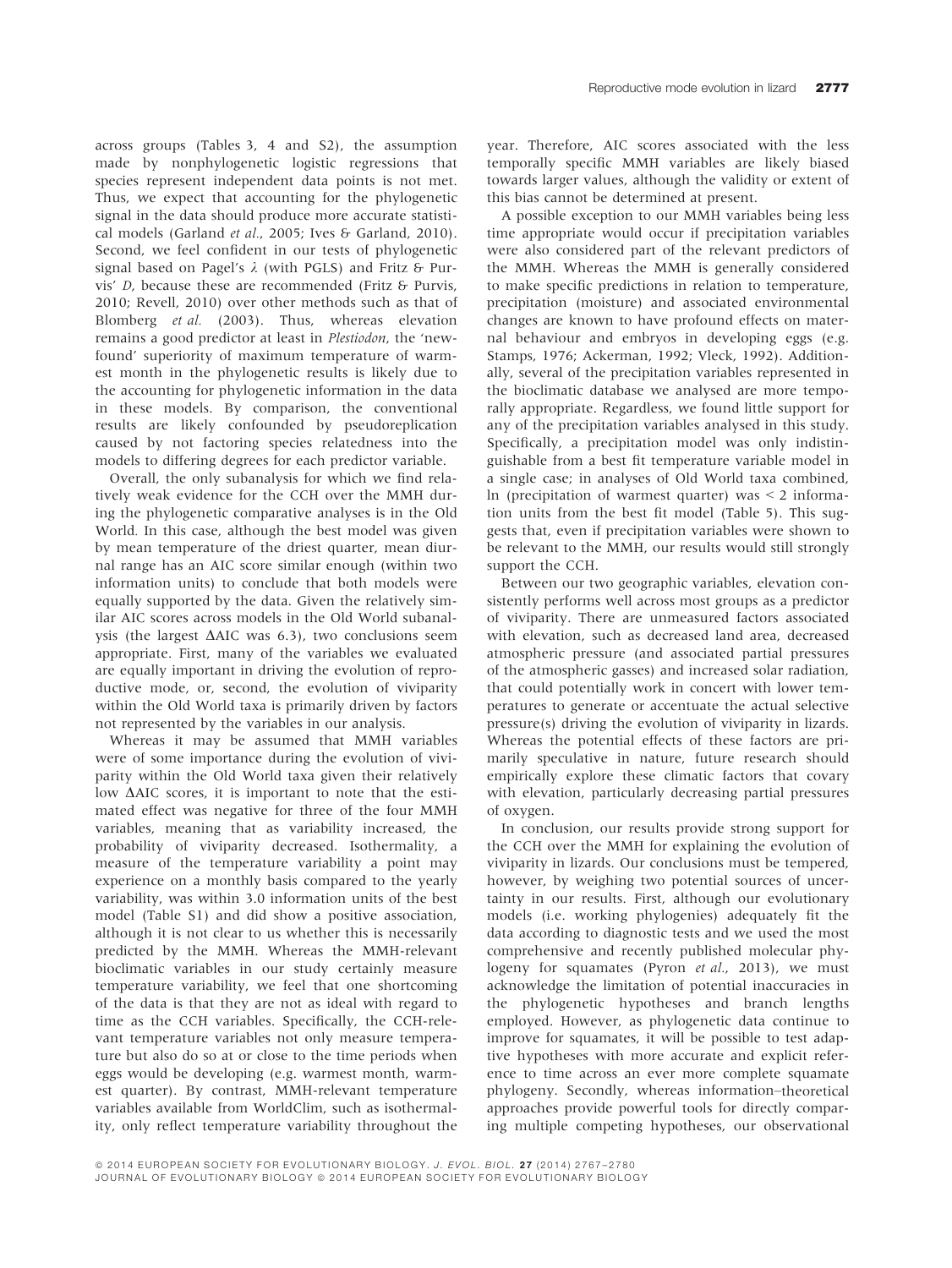data set does not allow AIC, nor any other statistic, to test causality. Instead, our analyses are designed to determine which model best fits the observed data, while penalizing models with more parameters. Future analyses may benefit from conducting model selection analyses similar to ours, but on a broader universe of potential models predicting viviparity, perhaps from a multivariate perspective. Because we find that variables that capture variation in temperatures during the time embryos develop (warmest day of the warmest month, mean temperature during driest quarter) serve as good predictors of the distribution of viviparity, we suggest that a potentially fruitful direction for future research will also be to focus on elucidating the physiological mechanisms that are affected by these and associated environmental–climatic variables.

## Acknowledgments

We would like to sincerely thank Matthew Brandley, Jesse Meik, Christian Cox, Brian Fontenot, Richard Reynolds, Yann Klimentidis, Matthew Loop, Dominick Lemas and Nathan Wineinger for helpful comments and discussions. Sneha Kuruvila processed much of the data from museum databases. Museum collections that graciously allowed us access to their records, many through the HerpNet portal, included: Amphibian and Reptile Diversity Research Center at The University of Texas at Arlington; Australian Museum, Sydney; American Museum of Natural History; Bernice P. Bishop Museum; California Academy of Science; Carnegie Museum of Natural History; Canadian Museum of Nature; University of Kansas Natural History Museum and Biodiversity Research Center; Natural History Museum of Los Angeles; Museum of Comparative Zoology, Harvard University; Museum of Vertebrate Zoology, University of California Berkeley; Museo de Zoología, Universidad Nacional Autónoma de México; Nederlandse Museumvereniging; Raffles Museum of Biodiversity Research; Royal Ontario Museum; San Diego Natural History Museum; Staatliches Museum für Naturkunde Stuttgart; and the Yale Peabody Museum. R.M. was partially funded through a post-doctoral training grant from the National Heart, Lung, and Blood Institute (T32 HL072757).

#### References

- Ackerman, R.A. 1992. Physiological factors affecting the water exchange of buried reptile eggs. In: Egg Incubation: Effects on Embryonic Development in Birds and Reptiles (P.C. Deeming & M.W.J. Ferguson, eds), pp. 193–210. Cambridge University Press, New York.
- Andrews, R.M. 2000. Evolution of viviparity in squamate reptiles (Sceloporus spp.): a variant of the cold-climate model. J. Zool. Lond. 250: 243–253.
- Blackburn, D.G. 1982. Evolutionary origins of viviparity in the Reptilia. I. Sauria. Amphib.-Reptil. 3: 185–205.

Blackburn, D.G. 1999. Viviparity and oviparity: evolution and reproductive strategies. In: Encyclopedia of Reproduction, Vol. 4 (T.E. Knobil & J.D. Neill, eds), pp. 994–1003. Academic Press, New York.

Blackburn, D.G. 2000. Reptilian viviparity: past research, future directions, and appropriate models. Comp. Biochem. Physiol. A 127: 391–409.

- Blackburn, D.G. 2005. Evolutionary origins of viviparity in fishes. In: Viviparity in Fishes (M.C. Uribe & H.J. Grier, eds), pp. 303–318. New Life, Homestead, FL.
- Blackburn, D.G. 2006. Squamate reptiles as model organisms for the evolution of viviparity. Herpetol. Monogr. 20: 131–146.
- Blomberg, S.P., Garland, T. Jr & Ives, A.R. 2003. Testing for phylogenetic signal in comparative data: behavioral traits are more labile. Evolution 57: 717–745.
- Brandley, M.C., Wang, Y., Guo, X., de Oca, A.N.M., Ortíz, M.F., Hikida, T. et al. 2010. Bermuda as an evolutionary life raft for an ancient lineage of endangered lizards. PLoS ONE 5: e11375.
- Burnham, K.P. & Anderson, D.R. 2002. Model Selection and Multi-Model Inference: A Practical Information-Theoretic Approach, 2nd edn. Springer, New York.
- Campbell, J.A. 1998. Amphibians and Reptiles of Northern Guatemala, The Yucatán, and Belize. University of Oklahoma Press, Norman, OK.
- Conant, R. & Collins, J.T. 1998. A Field Guide to Reptiles and Amphibians of Eastern Central North America. Houghton Mifflin Co., New York.
- Felsenstein, J. 1985. Phylogenies and the comparative method. Am. Nat. 125: 1–15.
- Fritz, S.A. & Purvis, A. 2010. Selectivity in mammalian extinction risk and threat types: a new measure of phylogenetic signal strength in binary traits. Conserv. Biol. 24: 1042–1051.
- Gao, J.F., Qu, Y.F., Luo, L.G. & Ji, X. 2010. Evolution of reptilian viviparity: a test of the maternal manipulation hypothesis in a temperate snake, Gloydius brevicaudus (Viperidae). Zoolog. Sci. 27: 248–255.
- Garland, T. Jr & Ives, A.R. 2000. Using the past to predict the present: confidence intervals for regression equations in phylogenetic comparative methods. Am. Nat. 155: 346-364.
- Garland, T. Jr, Harvey, P.H. & Ives, A.R. 1992. Procedures for the analysis of comparative data using phylogenetic independent contrasts. Syst. Biol. 41: 18-32.
- Garland, T. Jr, Bennett, A.F. & Rezende, E.L. 2005. Phylogenetic approaches in comparative physiology. J. Exp. Biol. 208: 3015–3035.
- Grafen, A. 1989. The phylogenetic regression. Philos. Trans. R. Soc. B 326: 119-157.
- Greene, H.W. 1997. Snakes: The Evolution of Mystery in Nature. University of California Press, Berkeley, CA.
- Guillette, L. 1993. The evolution of viviparity in lizards. Bioscience 43: 742–751.
- Hijmans, R.J., Cameron, S.E., Parra, J.L., Jones, P.G. & Jarvis, A. 2005. Very high resolution interpolated climate surfaces for global land areas. Int. J. Climatol. 25: 1965-1978.
- Ho, L.S.T. & Ané, C. 2014a. A linear-time algorithm for Gaussian and non-Gaussian trait evolution models. Syst. Biol. 63: 397–408.
- Ho, L.S.T. & Ané, C. 2014b. Phylolm: phylogenetic linear regression. R package version 2.1. http://cran.r-project.org/ web/packages/phylolm/ (accessed August 2014).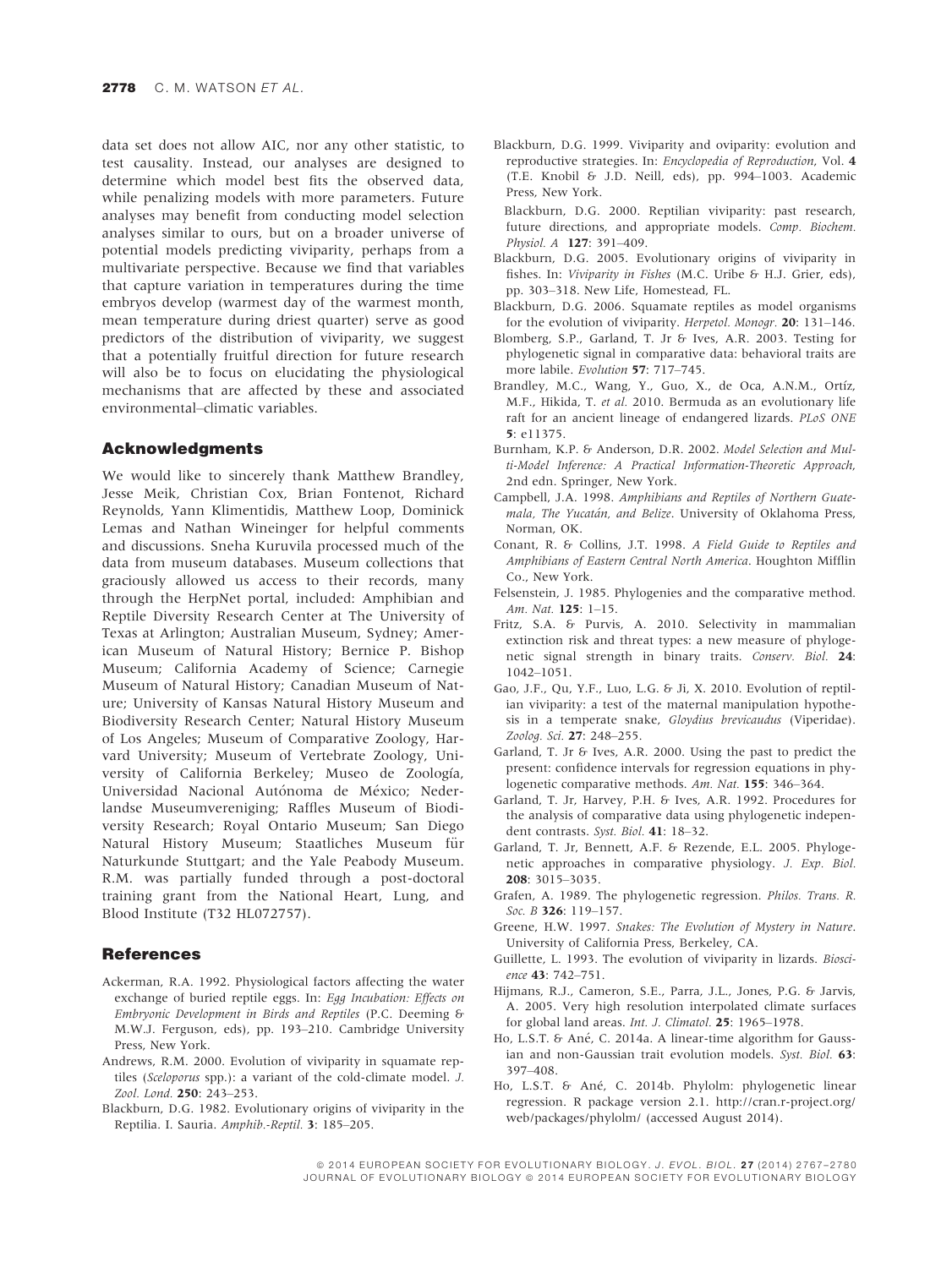- Hodges, W.L. 2004. Evolution of viviparity in horned lizards (Phrynosoma): testing the cold-climate hypothesis. J. Evol. Biol. 17: 1230–1237.
- Ives, A.R. & Garland, T. 2010. Phylogenetic logistic regression for binary dependent variables. Syst. Biol. 59: 9–26.
- Lambert, S.M. & Wiens, J.J. 2013. Evolution of viviparity: a phylogenetic test of the cold-climate hypothesis in phrynosomatid lizards. Evolution 67: 2614–2630.
- Li, H., Qu, Y.F., Hu, R.B. & Ji, X. 2009. Evolution of viviparity in cold-climate lizards: testing the maternal manipulation hypothesis. Evol. Ecol. 23: 777–790.
- Maddison, W.P. & Maddison, D.R. 2011. Mesquite: a modular system for evolutionary analysis. Version 2.75. http://mesquiteproject.org (accessed July 2014).
- Mathies, T. & Andrews, R.M. 1995. Thermal and reproductive biology of high and low elevation populations of the lizard, Sceloporus scalaris: implications for the evolution of viviparity. Oecologia 104: 101–111.
- Meiri, S. 2008. Evolution and ecology of lizard body sizes. Glob. Ecol. Biogeogr. 17: 724–734.
- Mendez de la Cruz, F.R., Villagran Santa Cruz, M. & Andrews, R.M. 1998. Evolution of viviparity in the lizard genus Sceloporus. Herpetologica 54: 521–532.
- Orme, C.D.L. 2012. Caper: comparative analyses of phylogenetics and evolution in R. R package version 0.5. http:// cran.r-project.org/web/packages/caper/ (accessed April 2012).
- Pagel, M. 1994. Detecting correlated evolution on phylogenies: a general method for the comparative analysis of discrete characters. Proc. R. Soc. Lond. B 255: 37-45.
- Pagel, M. 1999. Inferring the historical patterns of biological evolution. Nature 401: 877–884.
- Paradis, E. & Claude, J. 2002. Analysis of comparative data using generalized estimating equations. J. Theor. Biol. 218: 175–185.
- Paradis, E., Claude, J. & Strimmer, K. 2004. APE: analysis of phylogenetics and evolution in R language. Bioinformatics 20: 289–290.
- Perry, G. & Garland, T. Jr 2002. Lizard home ranges revisited: effects of sex, body size, diet, habitat, and phylogeny. Ecology 83: 1870–1885.
- Peterson, A.T., Soberón, J. & Sanchez-Cordero, V. 1999. Conservatism of ecological niches in evolutionary time. Science 285: 1265–1267.
- Pough, F.H., Andrews, R.M., Cadle, J.E., Crump, M.L., Savitsky, A.H. & Wells, K.D. 2003. Herpetology, 3rd edn. Pearson Education, Upper Saddle River, NJ.
- Pyron, R.A. & Burbrink, F.T. 2014. Early origin of viviparity and multiple reversions to oviparity in squamate reptiles. Ecol. Lett. 17: 13–21.
- Pyron, R.A., Burbrink, F.T. & Wiens, J.J. 2013. A phylogeny and revised classification of Squamata, including 4161 species of lizards and snakes. BMC Evol. Biol. 13: 93.
- Qualls, C.P. & Andrews, R.M. 1999. Cold climates and the evolution of viviparity in reptiles: cold incubation temperatures produce poor-quality offspring in the lizard, Sceloporus virgatus. Biol. J. Linn. Soc. 67: 353–376.
- Revell, L.J. 2010. Phylogenetic signal and linear regression on species data. Methods Ecol. Evol. 1: 319-329.
- Schluter, D., Price, T., Mooers, A. & Ludwig, D. 1997. Likelihood of ancestor states in adaptive radiation. Evolution 51: 1699–1711.
- Sherbrook, W.C. 2003. Introduction to Horned Lizards of North America. University of California Press, Berkeley, CA.
- Shine, R. 1985. The evolution of viviparity in reptiles: an ecological analysis. In: Biology of the Reptilia (C. Gans & F. Billet, eds), pp. 605–694. Wiley & Sons, New York.
- Shine, R. 1995. A new hypothesis for the evolution of viviparity in reptiles. Am. Nat. 145: 809–823.
- Shine, R. 2004. Seasonal shifts in nest temperature can modify the phenotypes of hatchling lizards, regardless of overall mean incubation temperature. Funct. Ecol. 18: 43–49.
- Shine, R. & Bull, J.J. 1979. The evolution of live-bearing in lizards and snakes. Am. Nat. 113: 905–923.
- Sites, J.W. Jr, Reeder, T.W. & Wiens, J.J. 2011. Phylogenetic insights on evolutionary novelties in lizards and snakes: sex, birth, bodies, niches, and venom. Annu. Rev. Ecol. Evol. Syst. 42: 227–244.
- Smith, H.M. 1946. Handbook of Lizards. Lizards of the United States and Canada, Comstock Publishing Company, Ithaca, NY.
- Smith, S.A., Austin, C.C. & Shine, R. 2001. A phylogenetic analysis of variation in reproductive mode within an Australian lizard (Saiphos equalis, Scincidae). Biol. J. Linn. Soc. 74: 131–139.
- Stamps, J.A. 1976. Egg retention, rainfall, and egg laying in a tropical lizard, Anolis aeneus. Copeia 4: 759–764.
- Stebbins, R. 2003. A Field Guide to Western Reptiles and Amphibians, 2nd edn, Revised. Houghton Mifflin Company, Boston, MA.
- Tinkle, D.W. & Gibbons, J.W. 1977. The distribution and evolution of viviparity in reptiles. Misc. Publ. Mus. Zool. Univ. Mich. 154: 1–55.
- Townsend, T., Mulcahy, D.G., Sites, J.W. Jr, Kuczynski, C.A., Wiens, J.J. & Reeder, T.W. 2011. Phylogeny of iguanian lizards inferred from 29 nuclear loci, and a comparison of concatenated and species-tree approaches for an ancient, rapid radiation. Mol. Phylogenet. Evol. 61: 363–380.
- Vleck, D. 1992. Water economy and solute regulation of reptile and avian embryos. In: Egg Incubation: Effects on Embryonic Development in Birds and Reptiles (P.C. Deeming & M.W.J. Ferguson, eds), pp. 245–259. Cambridge University Press, New York.
- Webb, J.K., Shine, R. & Christian, K.A. 2006. The adaptive significance of reptilian viviparity in the tropics: testing the maternal manipulation hypothesis. Evolution 60: 1558-5646.
- Wiens, J.J. & Graham, C.H. 2005. Niche conservatism: integrating evolution, ecology, and conservation biology. Annu. Rev. Ecol. Evol. Syst. 36: 519–539.
- Wiens, J.J., Kuczynski, C.A., Arif, S. & Reeder, T.W. 2010. Phylogenetic relationships of phrynosomatid lizards based on nuclear and mitochondrial data, and a revised phylogeny for Sceloporus. Mol. Phylogenet. Evol. 54: 150-161.

## Supporting information

Additional Supporting Information may be found in the online version of this article: